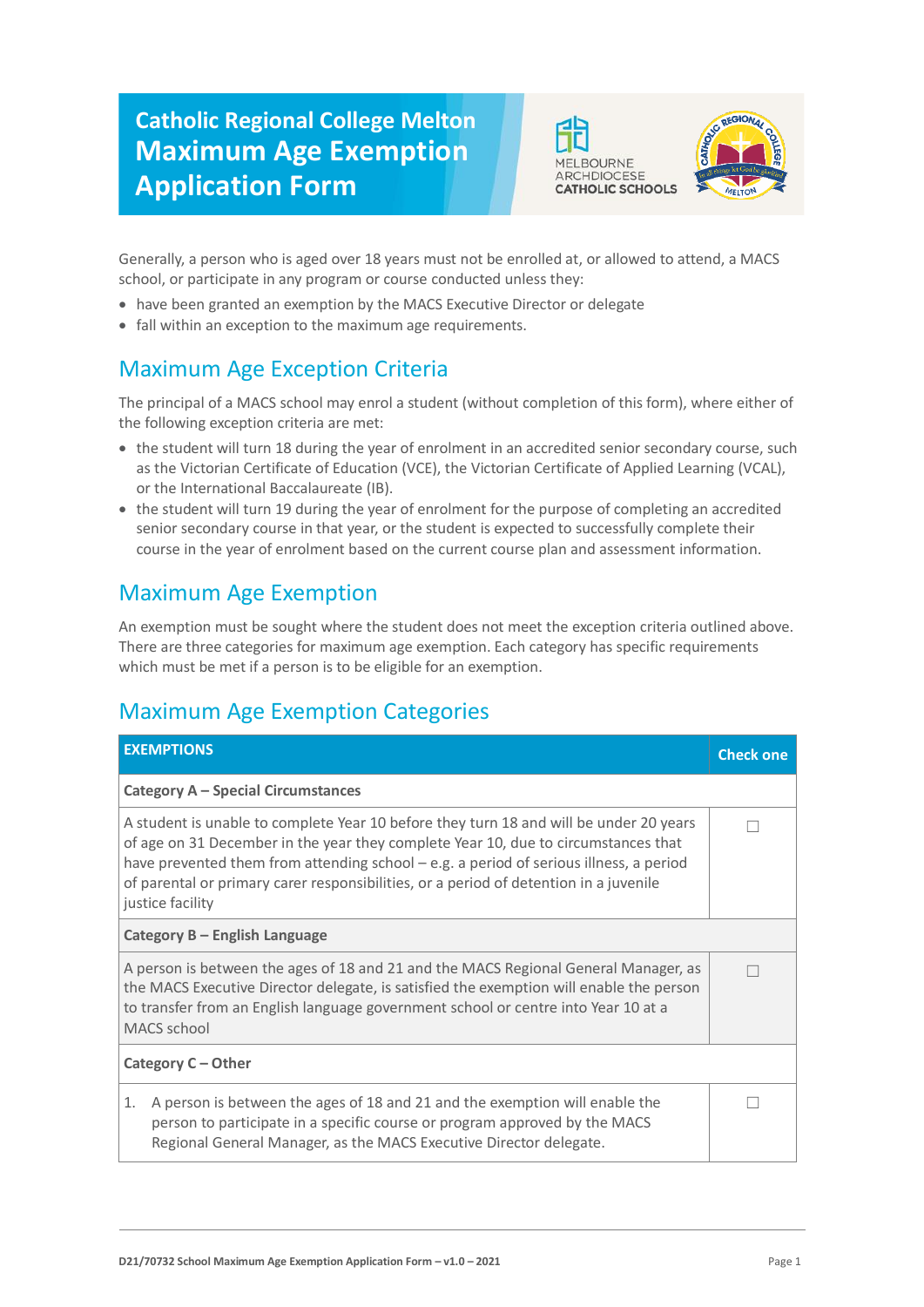| 2. A person is between the ages of 18 and 21 and the MACS Regional General |  |
|----------------------------------------------------------------------------|--|
| Manager, as the MACS Executive Director delegate, is satisfied it would be |  |
| unreasonable in the circumstances not to grant the exemption.              |  |

## Applying for a Maximum Age Exemption

After determining the appropriate maximum age exemption category, the application form must be completed and submitted to the MACS Regional General Manager.

- 1. Section 1 must be completed by the person seeking the exemption, or their parent/guardian/carer.
- 2. Section 2 must be completed by the principal of the college the person wishes to attend. Together with all supporting documents, this should be forwarded to the MACS Regional General Manager.
- 3. Section 3 must be completed and signed by the MACS Regional General Manager.

The person, or their parent/guardian/carer, should inform the college if they require assistance, including an interpreter, to support them to understand the exemption process.

Note: if a person is eligible for an exemption in more than one category, they must submit a separate application form for each exemption.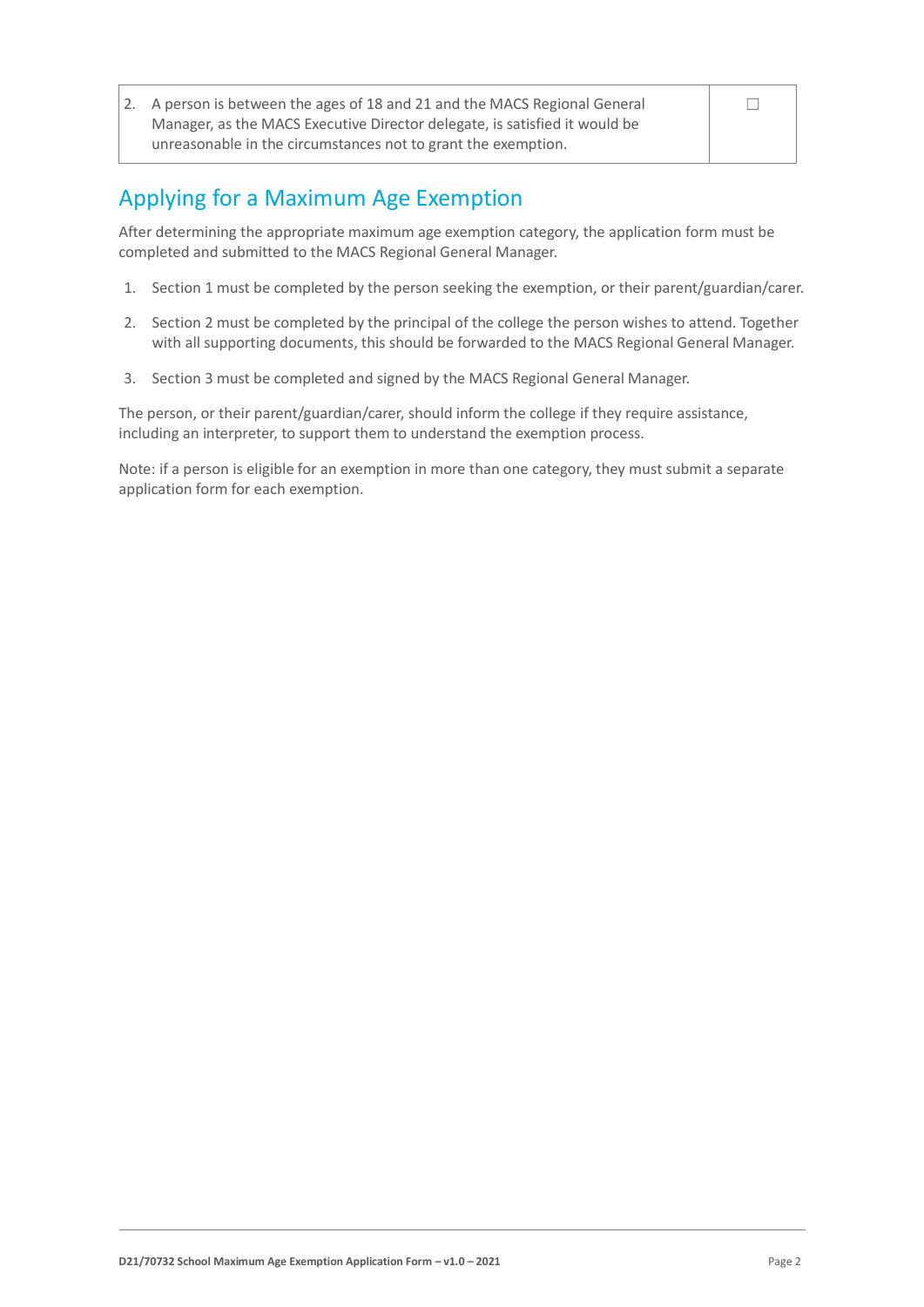### Section 1

| <b>Section 1</b><br>To be completed by the person seeking the exemption, or their parent/guardian/carer. |                                                                                                               |                                                      |             |
|----------------------------------------------------------------------------------------------------------|---------------------------------------------------------------------------------------------------------------|------------------------------------------------------|-------------|
| <b>Student surname:</b>                                                                                  |                                                                                                               | Female:<br>Male:<br>Unspecified/<br>indeterminate/X: | П<br>П<br>П |
| <b>Student first name:</b>                                                                               |                                                                                                               | <b>Year of intended</b><br>enrolment:                |             |
| Date of birth:                                                                                           |                                                                                                               | Age:                                                 |             |
| <b>ATSI status:</b>                                                                                      | Aboriginal: $\square$                                                                                         | Torres Strait Islander: $\square$                    |             |
| age.                                                                                                     | Please attach proof, e.g. student's birth certificate, passport, ImmiCard or letter from doctor, attesting to |                                                      |             |
| Parent 1/guardian<br>1/carer 1 name:                                                                     |                                                                                                               | <b>Relationship to student:</b>                      |             |
| Parent 2/guardian<br>2/carer 2 name:                                                                     |                                                                                                               | <b>Relationship to student:</b>                      |             |
| Address:                                                                                                 |                                                                                                               |                                                      |             |
| <b>Contact number:</b>                                                                                   |                                                                                                               | Email:                                               |             |
| to enrol the student at school.                                                                          | Please provide full details of custodial parent/s, parenting orders, contact details for those with authority |                                                      |             |

#### **Provide Evidence to Support**

#### **Category A**

**Have special circumstances prevented you/the person from completing Year 10 before turning 18 years of age and if the exemption is granted, will you/the person be under the age of 20 years on 31 December in the year you/the person completes Year 10?**

*Please provide details and attach supporting documents which:*

- *verify the special circumstance(s) in your/the person's life (e.g. medical records, court orders)*
- *provide observations and assessments of the person's academic and social needs and details related to expected school completion and/or transition (e.g. recent school reports or other documents).*

#### **Category B**

**You are/the person is applying for an exemption to transfer from an English language government school or centre into Year 10 at a MACS school.**

*Please provide details and attach supporting documents.*

| <b>English language school name:</b>                                          |  |
|-------------------------------------------------------------------------------|--|
| <b>English language school address:</b>                                       |  |
| Date of initial enrolment at<br><b>English language school:</b><br>DD/MM/YYYY |  |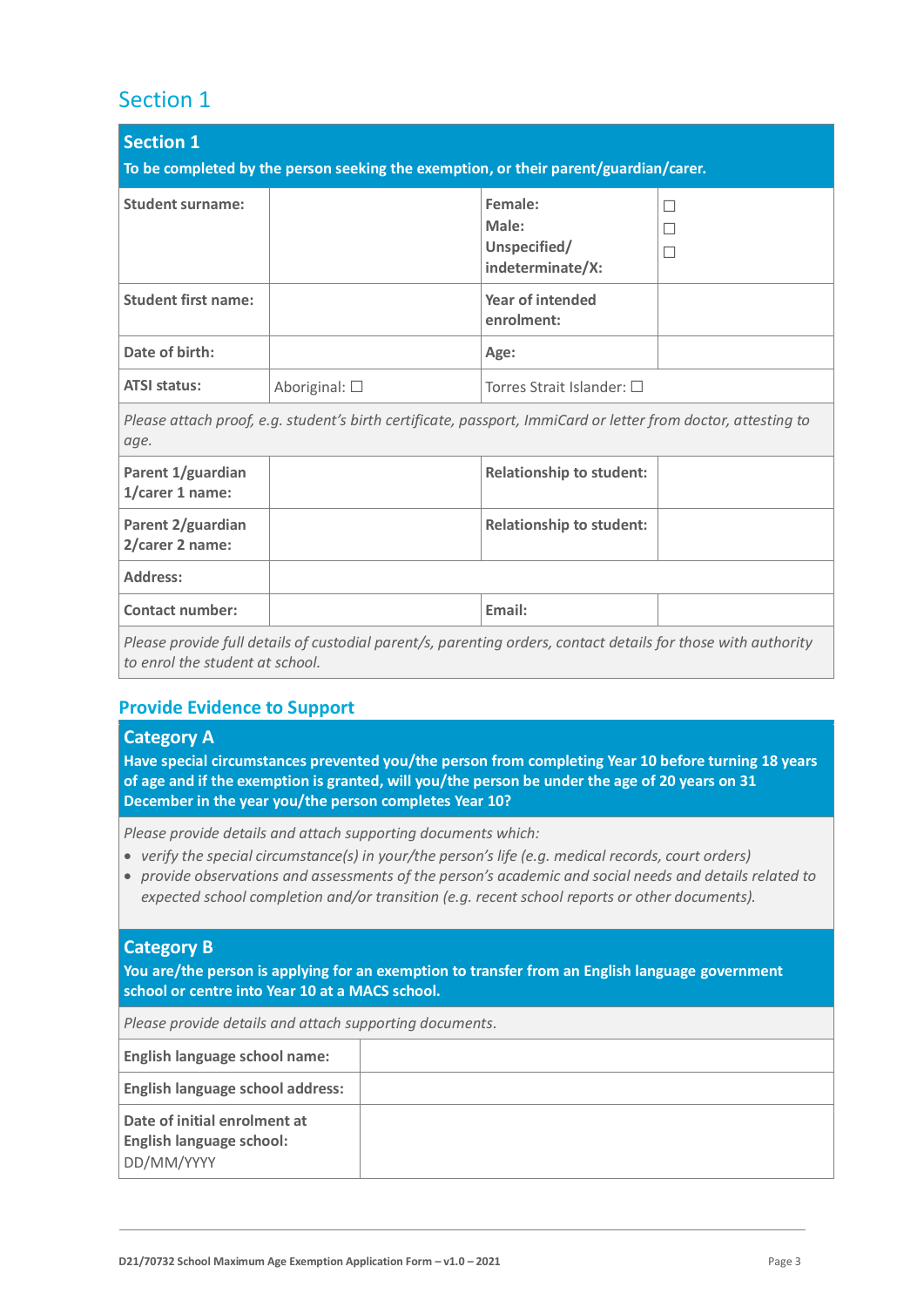| <b>English language school</b><br>principal/coordinator's name: |  |
|-----------------------------------------------------------------|--|
|                                                                 |  |
|                                                                 |  |

#### **Contact telephone number:**

Please attach a letter endorsing the transfer from the English language school or centre principal/coordinator and recent school reports or other documents providing observations and assessments of your/the person's academic and social needs and details related to expected school completion and/or transition.

#### **Category C**

#### **Exemption C.1**

You are/the person is between the ages of 18 and 21 and applying for an exemption to participate in an approved course or program.

*Please provide details about the course or program and explain why it would be in your/the person's best interest to attend this course or program and any circumstances which would enable a decision-maker to come to a decision. Provide supporting documents (if any).*

#### **Exemption C.2**

You are/the person is between the ages of 18 and 21 and applying for an exemption because it would be unreasonable in the circumstances not to grant the exemption.

*Please provide any documentation that supports your request for an exemption, e.g. letters of support, references etc.*

#### Attachment checklist

| <b>All Categories</b>                                                                                                                                                                                         | <b>Attached</b>      |
|---------------------------------------------------------------------------------------------------------------------------------------------------------------------------------------------------------------|----------------------|
| Proof of date of birth, e.g. birth certificate, passport, ImmiCard, letter from doctor attesting $\gamma$ es $\Box$ No $\Box$<br>to young person's age:                                                       |                      |
| Proof of address:                                                                                                                                                                                             | Yes $\Box$ No $\Box$ |
| The most recent school reports or other documents providing observations and<br>assessments of the person's academic and social needs and details related to expected<br>school completion and/or transition: | Yes $\Box$ No $\Box$ |
| <b>Category A: Special Circumstances</b>                                                                                                                                                                      |                      |
| Supporting documentation, e.g. medical documents, court orders, etc. which verify the<br>special circumstances in the applicant's life:                                                                       | Yes $\Box$ No $\Box$ |
| <b>Category B: English Language Centre Transfer</b>                                                                                                                                                           |                      |
| A letter endorsing the transfer from the English language school or centre<br>principal/coordinator:                                                                                                          | Yes $\Box$ No $\Box$ |
| <b>Category C.1 and C.2</b>                                                                                                                                                                                   |                      |
| Provide any information related to the person's application that supports the request for<br>enrolment including any relevant letters of support, assessment details or references:                           | Yes $\Box$ No $\Box$ |